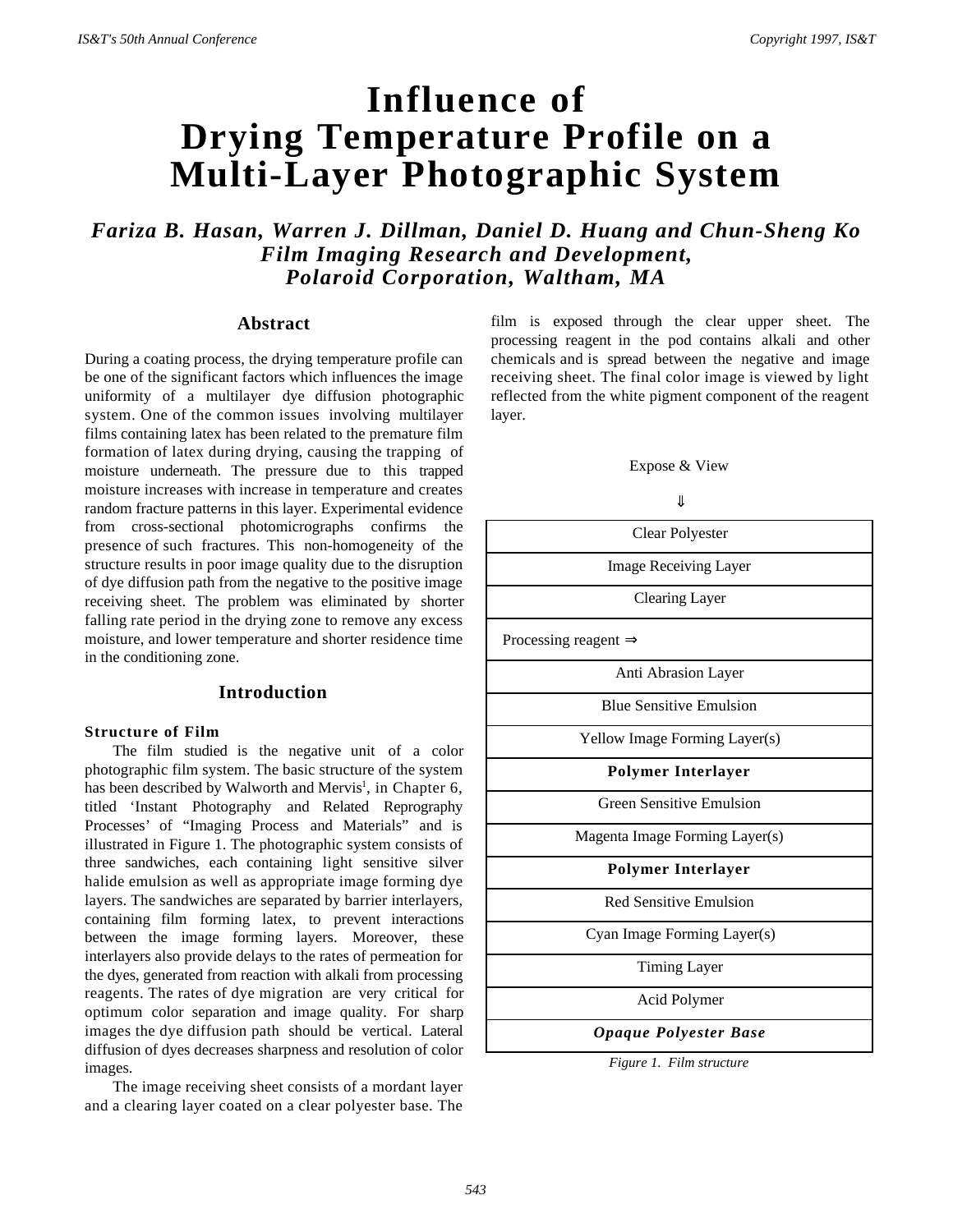## **Dryer System**

The coated photographic films are dried in multiple zone dryer systems. The drying curves for such systems are shown in Figure 2. The critical steps for drying are discussed below.<sup>2</sup>



At the early stage the moisture removal occurs at a constant rate due to a continuous supply of liquid from the coated structure to the top surface. The temperature remains fairly constant by cooling due to the latent heat loss. The drying defects occurring at this stage are due to the coated film on the substrate being very mobile, which causes dryer bands, blow around, framing, etc. During the next stage, the falling rate period, mass transfer within the coating becomes a limiting factor. With constant heat input moisture removal occurs at a gradually decreasing rate associated with increase in temperature. Solidification and microstructure continue to form at this stage. The rate of moisture removal at this stage and the temperature profile in this zone are very critical. Several types of defects may occur due to the lack of proper process conditions. For example, a very rapid removal of moisture can cause skinning which is fast solidification of the top surface.

Subsequent to drying the coated films are subjected to equilibrating conditions by applying additional heat to make them ready for finishing. It is necessary to remove the appropriate amount of moisture from the film before it enters the conditioning zone. However, if the temperature settings and residence times for drying and conditioning are not optimized, these goals are not achieved. Over drying or under drying can damage the structure as well as the functionality of the layers of the imaging system.

# **Background**

#### **Observations**

It was observed that negatives after treatment in the conditioning zone showed spots on their surfaces after drying. The area of the negative surface covered by spots increased with time, as described in Figure 3, reached a maximum and gradually disappeared in 2-3 weeks. The

negatives not subjected to such conditioning showed very rapid, almost instantaneous appearance of spots soon after the film exited the dryer. For these unconditioned negatives, the level of spots reached a maximum and disappeared completely within a few hours. The data are plotted in Figure 4. When samples of both types of negatives were processed the conditioned films showed non-uniformity in dye density, measured by increase in granularity, which unlike the spots, did not disappear with time, even in 10 weeks, indicating its presence to be due to a permanent defect in the film structure. The data are shown in Figure 5. The films not conditioned did not show such high level of non-uniformity at any time. The slow appearance and disappearance of spots correlates with the presence of a permanent change/damage in the film.



*Figure 3. The change of film surface due to appearance of 'spots.'*



*Figure 4. Effects of conditioning of film on the appearance of spots.*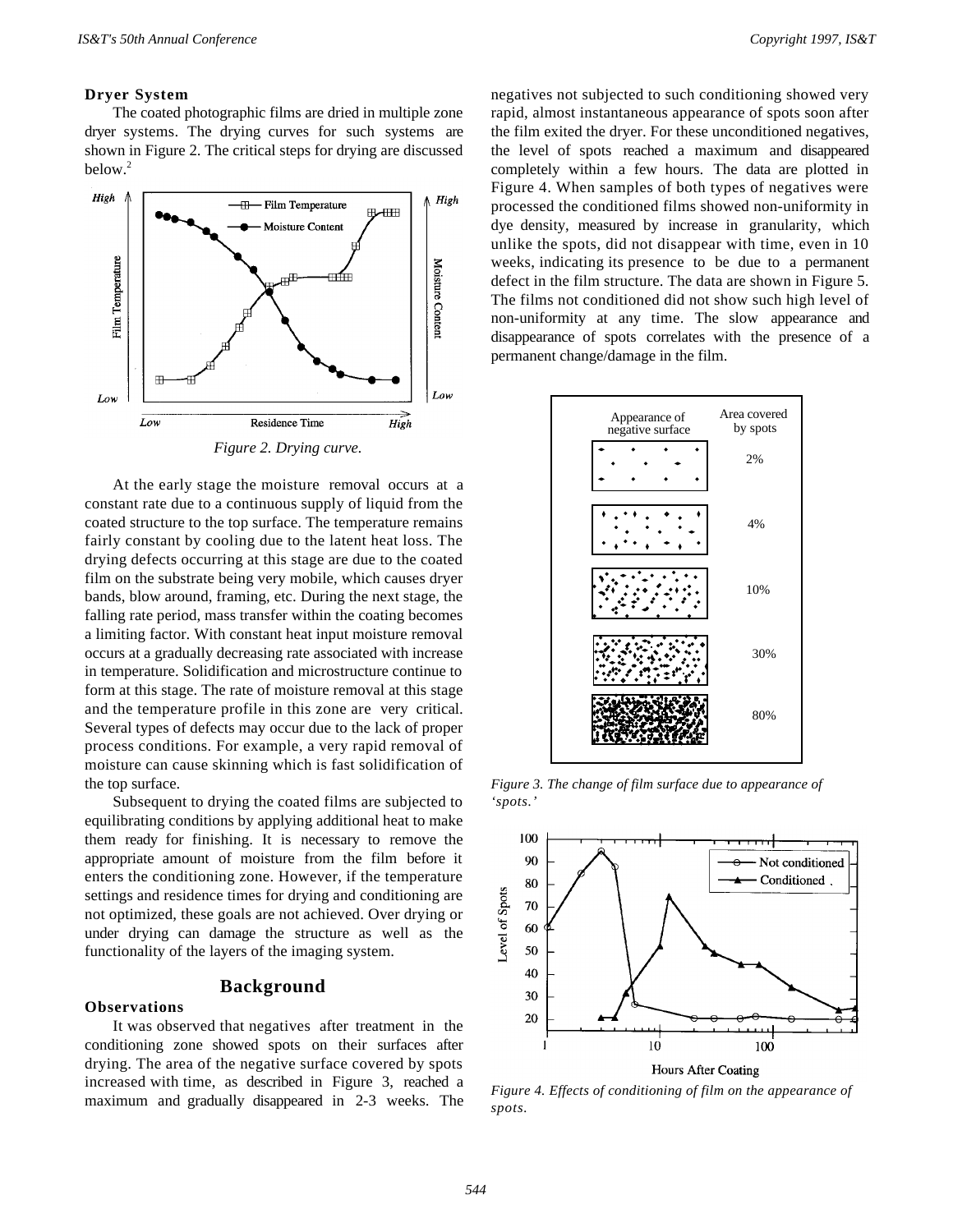

*Figure 5. Increase of non-uniformity with time for conditioned negative.*

#### **Hypothesis**

During the drying process of a multilayer film, gradual loss of moisture occurs by the diffusion of moisture through the layers. If one or more of the layers contain a film forming material, such as the films coated in the current product, which coalesce during drying, they can form an impermeable layer. The temperatures and residence times in the drying and conditioning zones, as well as the composition of the layer are expected to have significant effects on the phenomenon.

# **Results and Discussion**

As described in the earlier section, the thin film drying process can be divided into three regions: first is the constant rate period in which a constant supply of liquid water to the top of the film where water evaporates into the dryer. Next is the falling rate period in which water moves to the top surface by liquid flow in porous medium and vapor diffusion through the empty pore space. The last step is the post falling rate or equilibrium period where the primarily mechanism of transport of water to the top layer is due to vapor diffusion. It is evident that the falling rate position would influence the properties of a dried film to a significant extent.

A study of the effect of falling rate period in the drying zone (Figure 2), which influences the length of time when the temperature is higher due to the absence of latent heat loss, shows that a shorter falling rate period results in lower moisture content in films before they enter the conditioning zone. The results are listed in Table I.

During the falling rate period, part of the void space of the solid matrix is filled with liquid, with the remaining void space is occupied by vapor from the evaporation of the liquid phase.<sup>3</sup> Between liquid and vapor phases, a localized liquid/vapor equilibrium is established within the interstices of the porous medium. As the moisture is being removed from the top surface, vapor diffuses through the pores due to a concentration gradient across the porous network. At this

stage, the drying process relies primarily on the diffusion mechanism of vapor molecules. Also, as evaporation takes place, the saturation of the liquid phase gradually decreases within the pore space. Liquid flows in a partially saturated porous medium by capillary pressure driven flow and Haines jump, depending upon the surface tension, viscosity, wettability, and geometry of the system. Although these parameters may vary during drying, the process tends to empty the larger pores and breaks up the liquid into discontinuous clusters bounded by small pores. One more complication is added to the drying process by the changes of the pore structure of the porous medium. This is due to the fact that coating materials including dispersions, binders, thickeners, and surfactants go through a series of structure transformations, such as, phase separation, particle agglomeration, and binder migration and immobilization, during the drying process. During the post falling rate period, the process of rearranging and packing of the solid matrix continues which results in further shrinkage of the total volume and the closing down of the pore spaces. Therefore, the rate of diffusion of the vapor phase slows down and the pressure builds up as a result of less pore volume and higher temperature. As indicated, latex has been used in photographic system as an interlayer separating the primary color sandwiches. The critical characteristics of the latex are different from gelatin polymer in its film formation properties. Film formation is a result of coalescence of latex particles by way of interpenetration of the polymer chains on the surface and viscous flow under capillary pressure exerted by the menisci of liquid. Thus, the major factors controlling the latex film formation in the dryer are the temperature and residence time.



*Figure 6. Moisture levels of films as a function of time after coating effects of conditoning.*

With a later critical point of longer falling rate period, the rate of removal of moisture is lower and the amount of residual moisture is higher when the film enters the conditioning zone. On the other hand, an earlier critical point causes more moisture loss before it enters the conditioning zone, shown in Table I, and also reduces the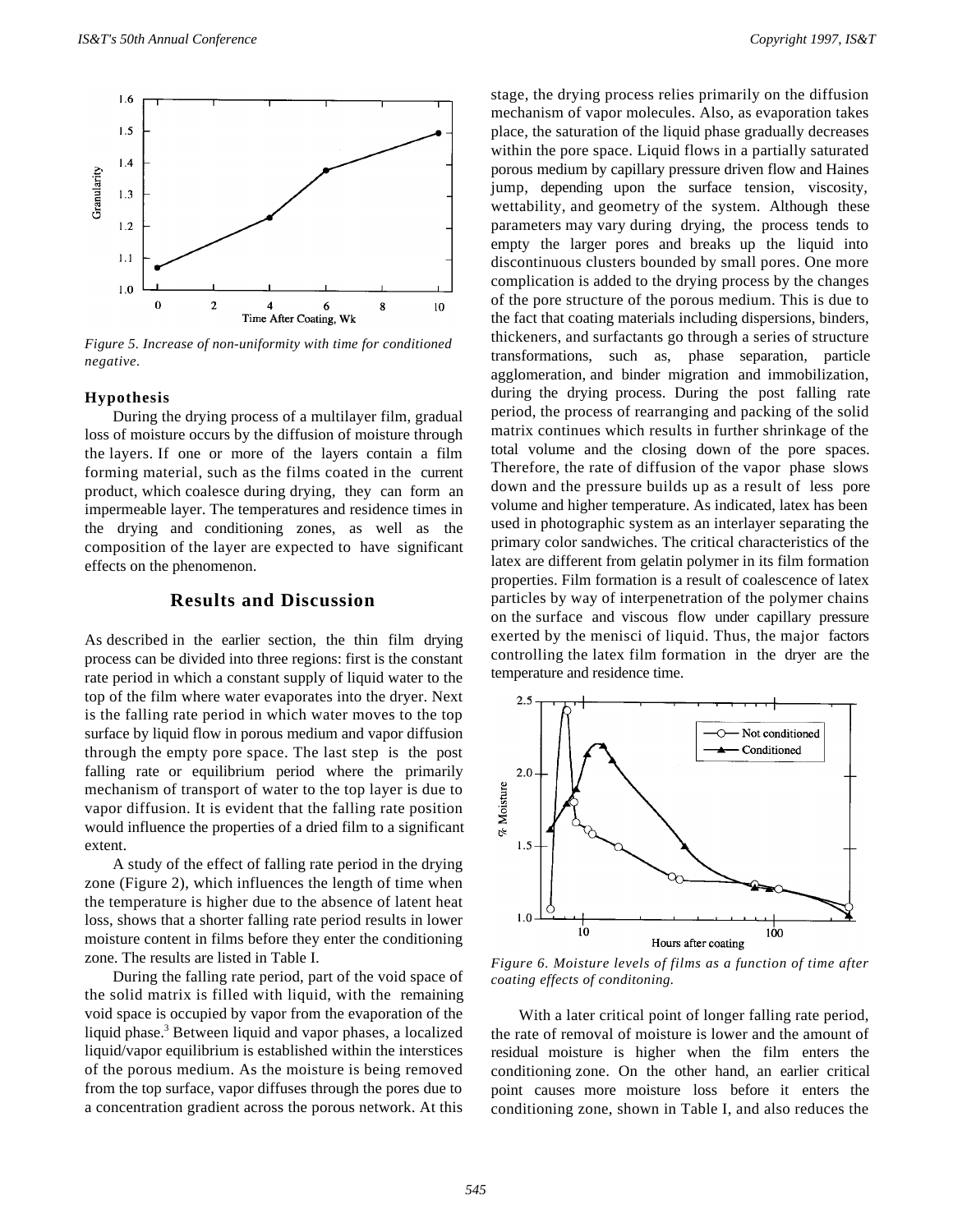extent of latex film formation. Further evidence is obtained from the results of Karl-Fischer titration experiments for the variation of the moisture content of the coated films with time, when stored under ambient conditions, showed increase in moisture level, followed by decrease with time, for conditioned and unconditioned film. The results are plotted in Figure 6. The profiles are similar to the appearance and disappearance of spots on the surface of negatives, indicating the spots to be due to condensed moisture.



*Figure7a. Effects of falling rate period on granularity.*



*Figure 7b. Effects of conditioning time on granularity.*



*Figure 7c. Effects of conditioning temperature on granularity.*

Designed experiments were conducted in which the falling rate period in drying zone, the temperature and the residence time in the conditioning zone were varied. The granularity of the processed films as a function of time was determined for each of the conditions. Figure 7A, B and C show the effects of each of these factors on the granularity at varying time intervals after coating. It is apparent that the extent of granularity increase with time is different for each of the factors. Figure 7A shows that the freshly coated films do not show any large difference in granularity with varying falling rate period. However, the difference is more pronounced when the film ages, as shown by the high level of granularity when the falling rate period is longer. Similar difference is apparent between films when the conditioning time is varied, shorter conditioning time resulting in films with higher uniformity than the films conditioned for longer time, as shown in Figure 7B. The results of variation of conditioning temperature, Figure 7C show that higher temperature causes increase in granularity even in freshly coated films, and the effect is more pronounced after the films are aged. The data clearly indicate that low granularity is obtained when the time after the critical point is longer in the drying zone, and the temperature is lower and residence time is shorter in the conditioning zone.

During the conditioning of the films, further 'sealing' of the latex layer occurs, which is enhanced at higher temperature and longer conditioning time. As the temperature increases in this final zone, more water vapor accumulates under the barrier layer. Nucleation occurs in the pore spaces when the vapor pressure exceeds the saturation pressure. This causes the formation of micro-droplets of water in the pores. The neighboring water micro-droplets may further coalesce to form larger droplets. As temperature increases, such localized concentration increase of water vapor results in the increase of pressure under the layer, which causes an eruption and creates random fractures of the barrier layer. This phenomenon creates a passage for the trapped moisture to escape. The moisture from underneath the barrier layer continues to move within the porous matrix and funnels out through the narrow passages due to the fractures in the barrier layer to form localized concentrated moisture. Once the film exits from the dryer, and the conditioning zone, water vapor nucleates in a non-uniform pattern and spots appear in a random fashion on the upper surface of the film. Although the spots disappear with time, as the film dries out under ambient conditions, the fractures in the barrier layer are permanent, which causes nonuniformity of dye diffusion during photographic development and increase granularity of the final images. Due to the permanent nature of these fractures, the granularity of the films do not disappear with time. Figure 8, showing a photomicrograph of a cross-sectional view of a film which exhibits high levels of spots and grain, confirms the disturbance in that layer causing fracture in the layer above. When higher level of moisture is trapped in the